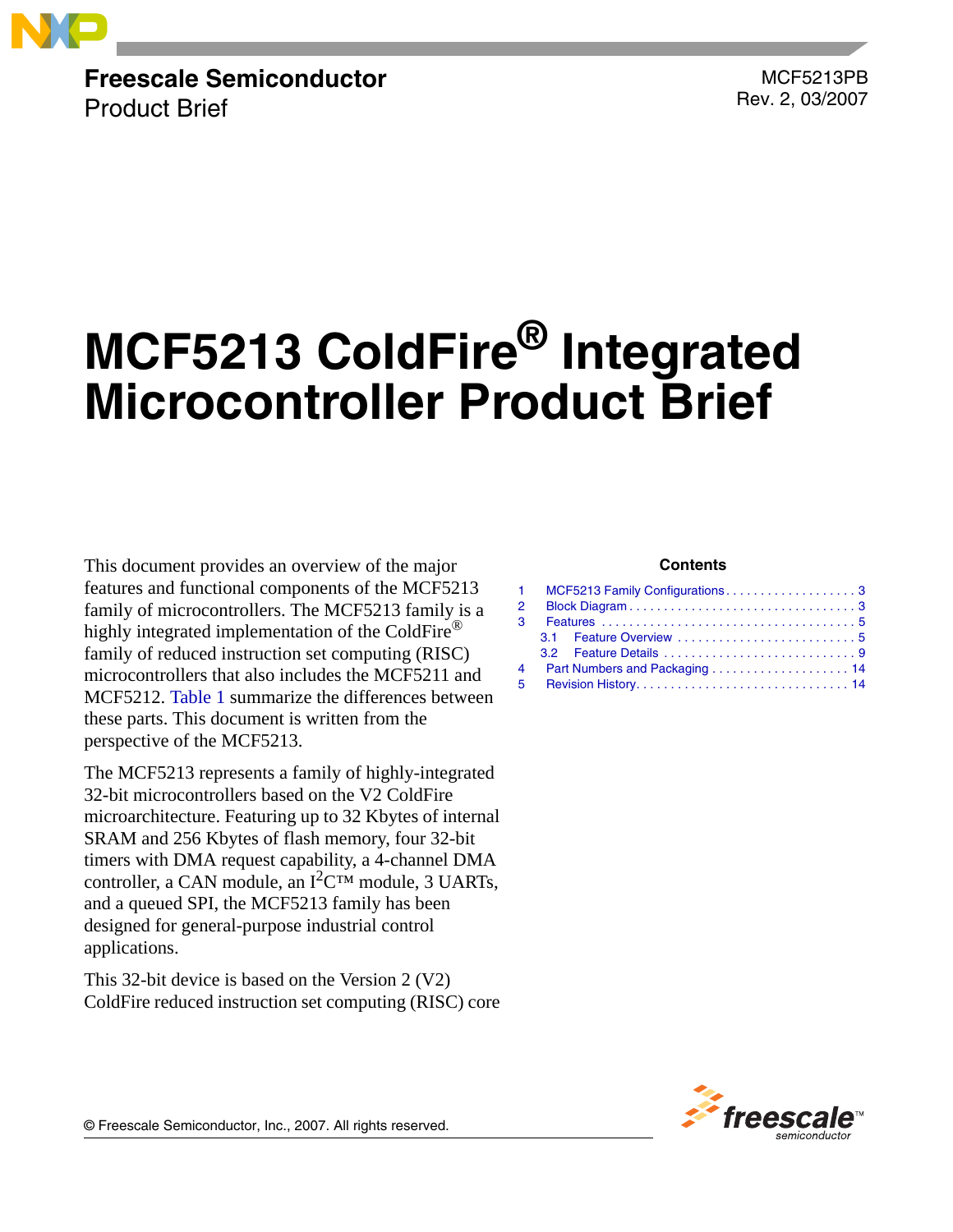

with a multiply-accumulate unit (MAC) and divider providing 76 Dhrystone 2.1 MIPS at a frequency up to 80 MHz from internal flash.

On-chip modules include:

- V2 ColdFire core with multiply-accumulate unit (MAC)
- 32 Kbytes of internal SRAM
- 256 Kbytes of on-chip flash memory
- Three universal asynchronous receiver/transmitters (UARTs)
- Controller area network 2.0B (FlexCAN) module
- Inter-integrated circuit  $(I<sup>2</sup>C)$  bus controller
- 12-bit analog-to-digital converter (ADC)
- Queued serial peripheral interface (QSPI) module
- Four-channel, 32-bit direct memory access (DMA) controller
- Four-channel, 32-bit input capture/output compare timers with optional DMA support
- Two 16-bit periodic interrupt timers (PITs)
- Programmable software watchdog timer
- Interrupt controller capable of managing up to 63 interrupt sources
- Clock module with 8 MHz on-chip relaxation oscillator and integrated phase-locked loop (PLL)

These devices are ideal for cost-sensitive applications requiring significant control processing for file management, connectivity, data buffering, and user interface, as well as signal processing in a variety of key markets such as security, imaging, networking, gaming, and medical. This leading package of integration and high performance allows fast time to market through easy code reuse and extensive third party tool support.

To locate any published errata or updates for this document, refer to the ColdFire products website at [http://www.freescale.com/coldfire.](http://www.motorola.com/coldfire)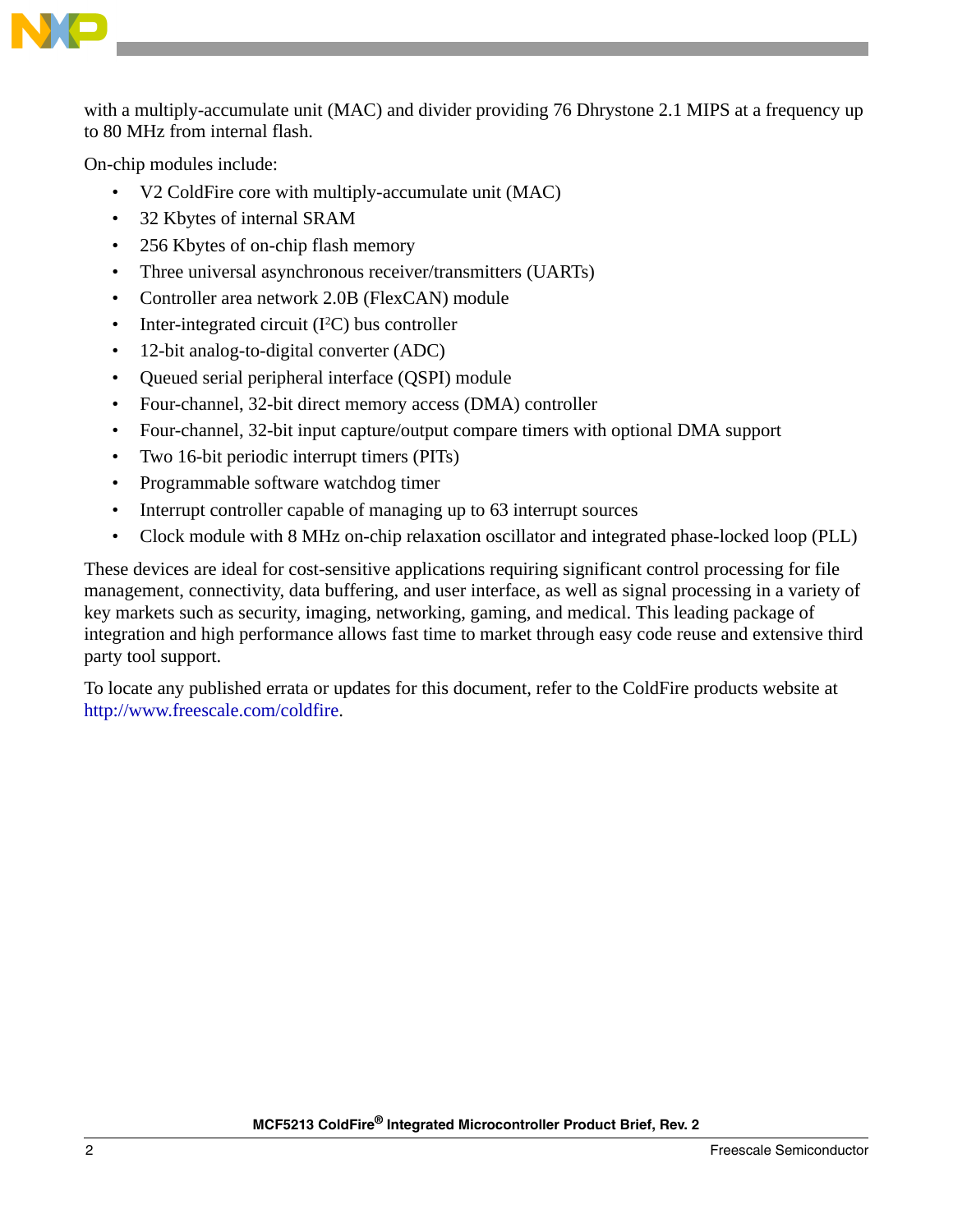**MCF5213 Family Configurations**



# <span id="page-2-2"></span><span id="page-2-0"></span>**1 MCF5213 Family Configurations**

**Table 1. MCF5213 Family Configurations**

| <b>Module</b>                                                  | 5211                           | 5212                 | 5213                         |
|----------------------------------------------------------------|--------------------------------|----------------------|------------------------------|
| ColdFire Version 2 Core with MAC<br>(Multiply-Accumulate Unit) |                                |                      |                              |
| <b>System Clock</b>                                            | 66 MHz                         | 66, 80 MHz           |                              |
| Performance (Dhrystone 2.1 MIPS)                               | 63                             | up to 76             |                              |
| Flash / Static RAM (SRAM)                                      | 128/16 Kbytes                  | 256/32 Kbytes        |                              |
| Interrupt Controller (INTC)                                    |                                | ٠                    |                              |
| Fast Analog-to-Digital Converter (ADC)                         |                                |                      |                              |
| FlexCAN 2.0B Module                                            | See note <sup>1</sup>          |                      |                              |
| Four-channel Direct-Memory Access (DMA)                        |                                |                      |                              |
| Watchdog Timer Module (WDT)                                    |                                |                      |                              |
| Programmable Interval Timer Module (PIT)                       | 2                              | $\overline{2}$       | 2                            |
| Four-Channel General-Purpose Timer                             | 3                              | 3                    | 3                            |
| 32-bit DMA Timers                                              | 4                              | 4                    | 4                            |
| <b>QSPI</b>                                                    |                                |                      |                              |
| <b>UARTs</b>                                                   | 3                              | 3                    | 3                            |
| $l^2C$                                                         |                                |                      |                              |
| <b>PWM</b>                                                     | 8                              | 8                    | 8                            |
| General Purpose I/O Module (GPIO)                              |                                |                      |                              |
| Chip Configuration and Reset Controller Module                 |                                |                      |                              |
| Background Debug Mode (BDM)                                    |                                |                      |                              |
| JTAG - IEEE 1149.1 Test Access Port <sup>2</sup>               |                                |                      |                              |
| Package                                                        | 64 LQFP<br>64 OFN<br>81 MAPBGA | 64 LQFP<br>81 MAPBGA | 81 MAPBGA<br><b>100 LQFP</b> |

 $\frac{1}{1}$  FlexCAN is available on the MCF5211 only in the 64 QFN package.<br>
<sup>2</sup> The full debug/trace interface is available only on the 100-pin package.

The full debug/trace interface is available only on the 100-pin packages. A reduced debug interface is bonded on smaller packages.

# <span id="page-2-1"></span>**2 Block Diagram**

The superset device in the MCF5213 family comes in a 100-pin leaded quad flat package (LQFP). [Figure 1](#page-3-0) shows a top-level block diagram of the MCF5213.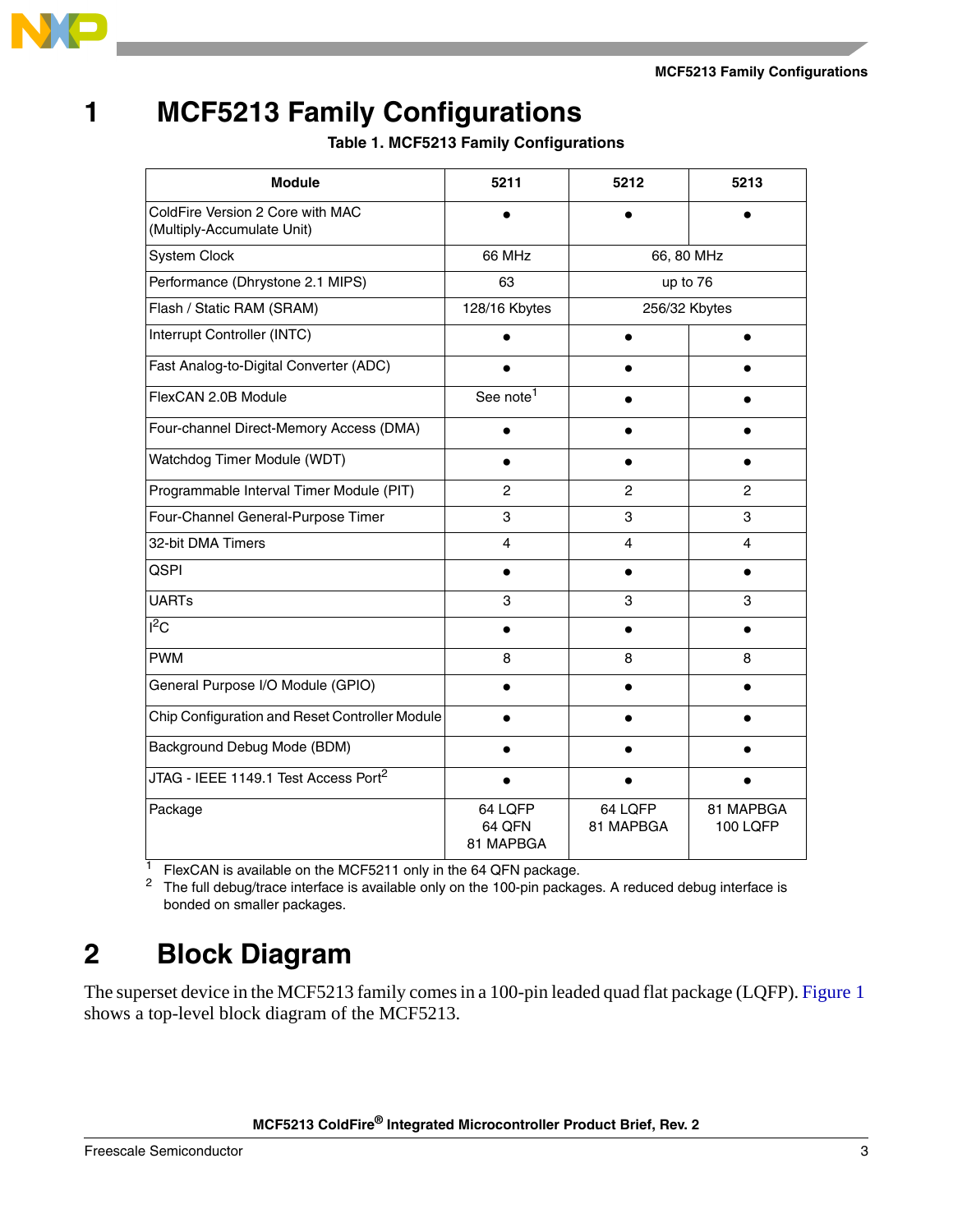

**Block Diagram**



<span id="page-3-0"></span>**Figure 1. MCF5213 Block Diagram**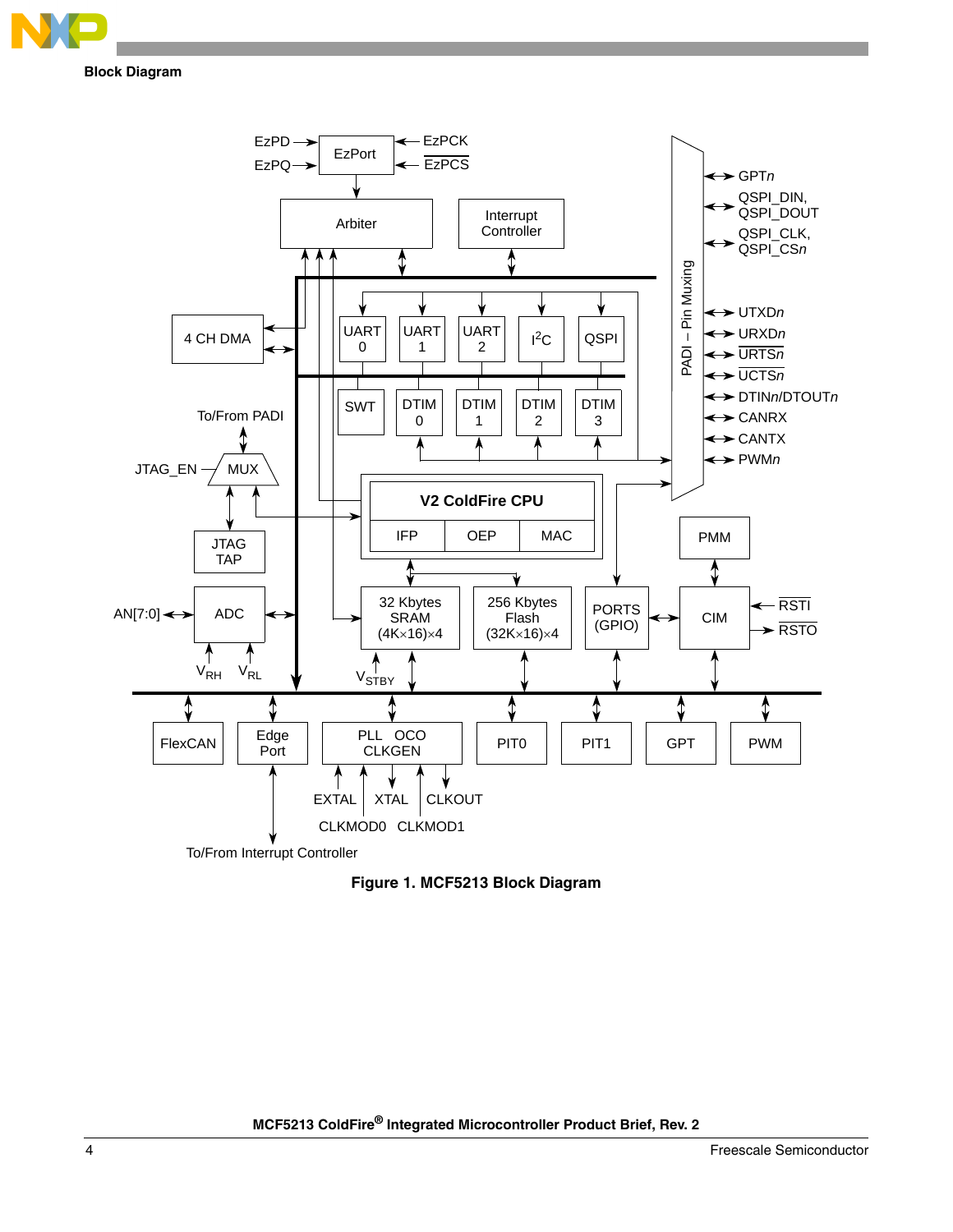

#### <span id="page-4-0"></span>**3 Features**

#### <span id="page-4-1"></span>**3.1 Feature Overview**

The MCF5213 family includes the following features:

- Version 2 ColdFire variable-length RISC processor core
	- Static operation
	- 32-bit address and data paths on-chip
	- Up to 80 MHz processor core frequency
	- Sixteen general-purpose, 32-bit data and address registers
	- Implements ColdFire ISA\_A with extensions to support the user stack pointer register and four new instructions for improved bit processing  $(ISA_A+)$
	- Multiply-Accumulate (MAC) unit with 32-bit accumulator to support  $16\times16\rightarrow32$  or  $32\times32 \rightarrow 32$  operations
	- Illegal instruction decode that allows for 68-Kbyte emulation support
- System debug support
	- Real-time trace for determining dynamic execution path
	- Background debug mode (BDM) for in-circuit debugging (DEBUG\_B+)
	- Real-time debug support, with six hardware breakpoints (4 PC, 1 address and 1 data) that can be configured into a 1- or 2-level trigger
- On-chip memories
	- 32-Kbyte dual-ported SRAM on CPU internal bus, supporting core and DMA access with standby power supply support
	- 256 Kbytes of interleaved flash memory supporting 2-1-1-1 accesses
- Power management
	- Fully static operation with processor sleep and whole chip stop modes
	- Rapid response to interrupts from the low-power sleep mode (wake-up feature)
	- Clock enable/disable for each peripheral when not used
- FlexCAN 2.0B module
	- Based on and includes all existing features of the Freescale TouCAN module
	- Full implementation of the CAN protocol specification version 2.0B
		- Standard data and remote frames (up to 109 bits long)
		- Extended data and remote frames (up to 127 bits long)
		- Zero to eight bytes data length
		- Programmable bit rate up to 1 Mbit/sec
	- Flexible message buffers (MBs), totalling up to 16 message buffers of 0–8 byte data length each, configurable as Rx or Tx, all supporting standard and extended messages

#### **MCF5213 ColdFire® Integrated Microcontroller Product Brief, Rev. 2**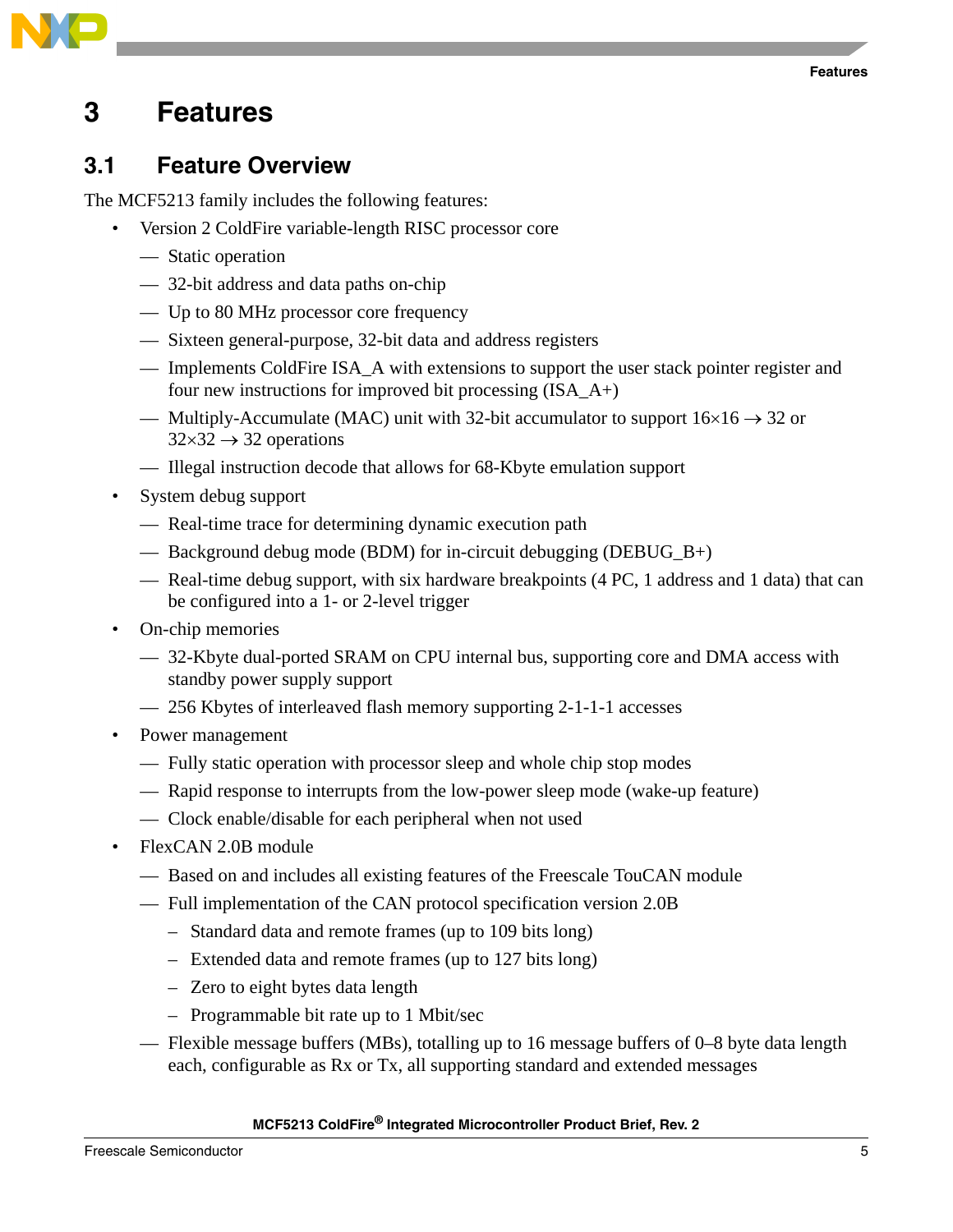

**Features**

- Unused MB space can be used as general purpose RAM space
- Listen-only mode capability
- Content-related addressing
- No read/write semaphores
- Three programmable mask registers: global for MBs 0-13, special for MB14, and special for MB15
- Programmable transmit-first scheme: lowest ID or lowest buffer number
- Time stamp based on 16-bit free-running timer
- Global network time, synchronized by a specific message
- Maskable interrupts
- Three universal asynchronous/synchronous receiver transmitters (UARTs)
	- 16-bit divider for clock generation
	- Interrupt control logic with maskable interrupts
	- DMA support
	- Data formats can be 5, 6, 7 or 8 bits with even, odd, or no parity
	- Up to two stop bits in  $1/16$  increments
	- Error-detection capabilities
	- Modem support includes request-to-send (RTS) and clear-to-send (CTS) lines for two UARTs
	- Transmit and receive FIFO buffers
- I<sup>2</sup>C module
	- Interchip bus interface for EEPROMs, LCD controllers, A/D converters, and keypads
	- $-$  Fully compatible with industry-standard I<sup>2</sup>C bus
	- Master and slave modes support multiple masters
	- Automatic interrupt generation with programmable level
- Queued serial peripheral interface (QSPI)
	- Full-duplex, three-wire synchronous transfers
	- Up to four chip selects available
	- Master mode operation only
	- Programmable bit rates up to half the CPU clock frequency
	- Up to 16 pre-programmed transfers
- Fast analog-to-digital converter (ADC)
	- Eight analog input channels
	- 12-bit resolution
	- Minimum 1.125 μs conversion time
	- Simultaneous sampling of two channels for motor control applications

#### **MCF5213 ColdFire® Integrated Microcontroller Product Brief, Rev. 2**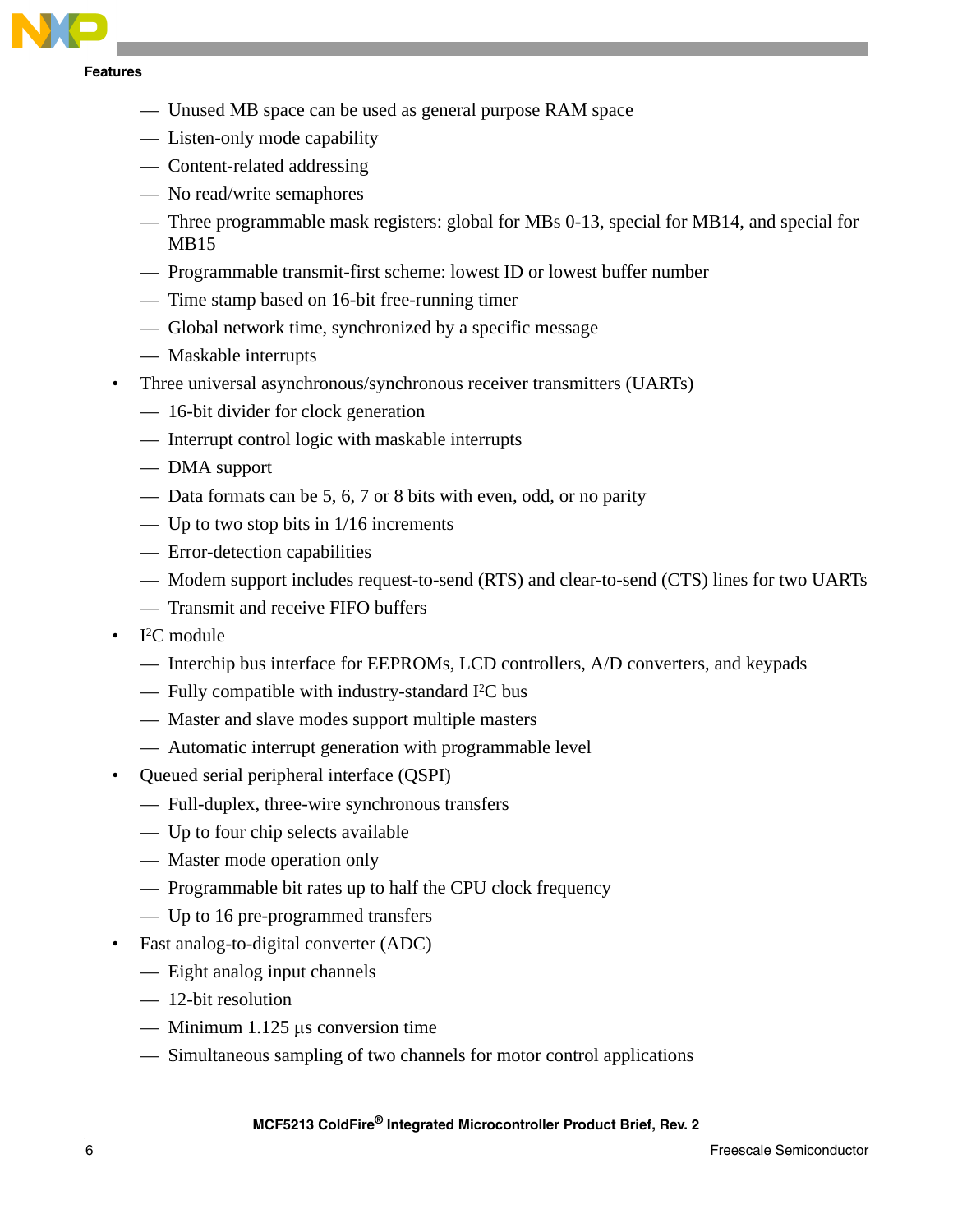



- Single-scan or continuous operation
- Optional interrupts on conversion complete, zero crossing (sign change), or under/over low/high limit
- Unused analog channels can be used as digital I/O
- Four 32-bit timers with DMA support
	- 12.5 ns resolution at 80 MHz
	- Programmable sources for clock input, including an external clock option
	- Programmable prescaler
	- Input capture capability with programmable trigger edge on input pin
	- Output compare with programmable mode for the output pin
	- Free run and restart modes
	- Maskable interrupts on input capture or output compare
	- DMA trigger capability on input capture or output compare
- Four-channel general purpose timer
	- 16-bit architecture
	- Programmable prescaler
	- Output pulse-widths variable from microseconds to seconds
	- Single 16-bit input pulse accumulator
	- Toggle-on-overflow feature for pulse-width modulator (PWM) generation
	- One dual-mode pulse accumulation channel
- Pulse-width modulation timer
	- Operates as eight channels with 8-bit resolution or four channels with 16-bit resolution
	- Programmable period and duty cycle
	- Programmable enable/disable for each channel
	- Software selectable polarity for each channel
	- Period and duty cycle are double buffered. Change takes effect when the end of the current period is reached (PWM counter reaches zero) or when the channel is disabled.
	- Programmable center or left aligned outputs on individual channels
	- Four clock sources (A, B, SA, and SB) provide for a wide range of frequencies
	- Emergency shutdown
- Two periodic interrupt timers (PITs)
	- 16-bit counter
	- Selectable as free running or count down
- Software watchdog timer
	- 32-bit counter
	- Low-power mode support

#### **MCF5213 ColdFire® Integrated Microcontroller Product Brief, Rev. 2**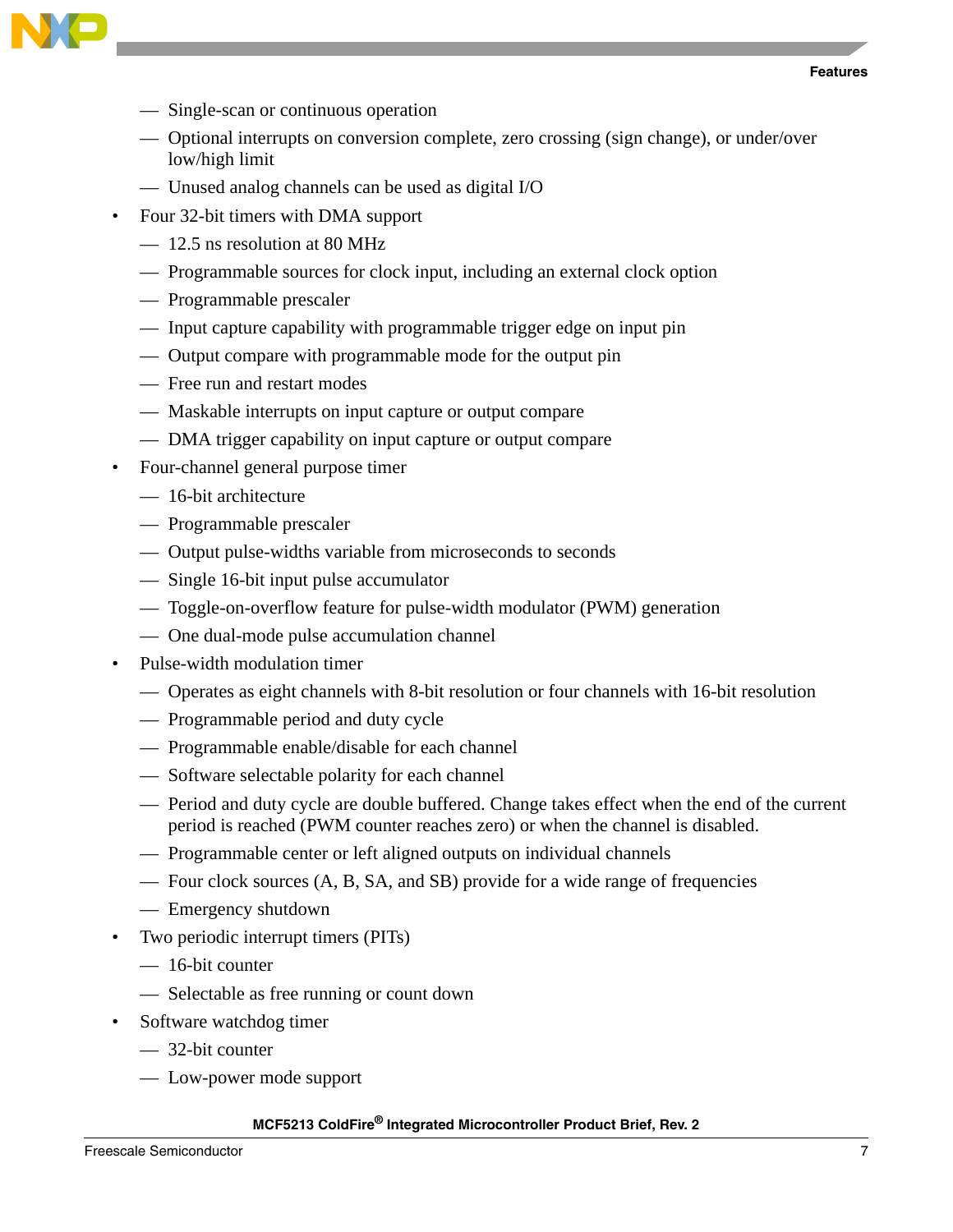

- Clock generation features
	- One to 48 MHz crystal, 8 MHz on-chip relaxation oscillator, or external oscillator reference options
	- Trimmed relaxation oscillator
	- Two to 10 MHz reference frequency for normal PLL mode with a pre-divider programmable from 1 to 8
	- System can be clocked from PLL or directly from crystal oscillator or relaxation oscillator
	- Low power modes supported
	- $-2^{n}$  (n  $\leq$  0  $\leq$  15) low-power divider for extremely low frequency operation
- Interrupt controller
	- Uniquely programmable vectors for all interrupt sources
	- Fully programmable level and priority for all peripheral interrupt sources
	- Seven external interrupt signals with fixed level and priority
	- Unique vector number for each interrupt source
	- Ability to mask any individual interrupt source or all interrupt sources (global mask-all)
	- Support for hardware and software interrupt acknowledge (IACK) cycles
	- Combinatorial path to provide wake-up from low-power modes
- DMA controller
	- Four fully programmable channels
	- Dual-address transfer support with 8-, 16-, and 32-bit data capability, along with support for 16-byte (4×32-bit) burst transfers
	- Source/destination address pointers that can increment or remain constant
	- 24-bit byte transfer counter per channel
	- Auto-alignment transfers supported for efficient block movement
	- Bursting and cycle steal support
	- Software-programmable DMA requesters for the UARTs (3) and 32-bit timers (4)
- Reset
	- Separate reset in and reset out signals
	- Seven sources of reset:
		- Power-on reset (POR)
		- External
		- Software
		- Watchdog
		- Loss of clock
		- Loss of lock
		- Low-voltage detection (LVD)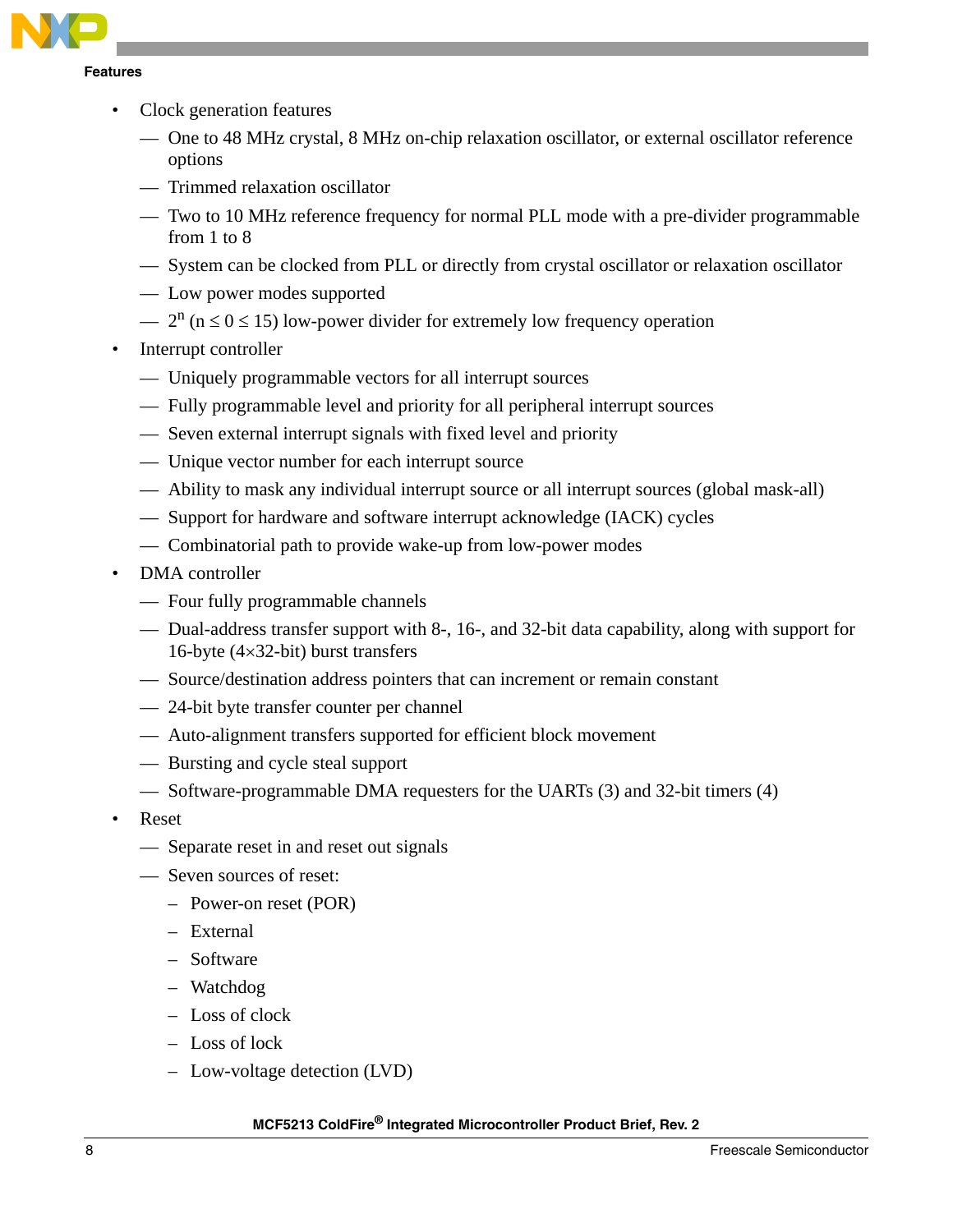

- Status flag indication of source of last reset
- Chip integration module (CIM)
	- System configuration during reset
	- Selects one of six clock modes
	- Configures output pad drive strength
	- Unique part identification number and part revision number
- General purpose I/O interface
	- Up to 56 bits of general purpose I/O
	- Bit manipulation supported via set/clear functions
	- Programmable drive strengths
	- Unused peripheral pins may be used as extra GPIO
- JTAG support for system level board testing

#### <span id="page-8-0"></span>**3.2 Feature Details**

#### **3.2.1 V2 Core Overview**

The version 2 ColdFire processor core is comprised of two separate pipelines decoupled by an instruction buffer. The two-stage instruction fetch pipeline (IFP) is responsible for instruction-address generation and instruction fetch. The instruction buffer is a first-in-first-out (FIFO) buffer that holds prefetched instructions awaiting execution in the operand execution pipeline (OEP). The OEP includes two pipeline stages. The first stage decodes instructions and selects operands (DSOC); the second stage (AGEX) performs instruction execution and calculates operand effective addresses, if needed.

The V2 core implements the ColdFire instruction set architecture revision A+ with added support for a separate user stack pointer register and four new instructions to assist in bit processing. Additionally, the MCF5213 core includes the multiply-accumulate (MAC) unit for improved signal processing capabilities. The MAC implements a three-stage arithmetic pipeline, optimized for 16×16 bit operations, with support for one 32-bit accumulator. Supported operands include 16- and 32-bit signed and unsigned integers, signed fractional operands, and a complete set of instructions to process these data types. The MAC provides support for execution of DSP operations within the context of a single processor at a minimal hardware cost.

#### **3.2.2 Integrated Debug Module**

The ColdFire processor core debug interface is provided to support system debugging with low-cost debug and emulator development tools. Through a standard debug interface, access to debug information and real-time tracing capability is provided on 100-lead packages. This allows the processor and system to be debugged at full speed without the need for costly in-circuit emulators.

The on-chip breakpoint resources include a total of nine programmable 32-bit registers: an address and an address mask register, a data and a data mask register, four PC registers, and one PC mask register. These registers can be accessed through the dedicated debug serial communication channel or from the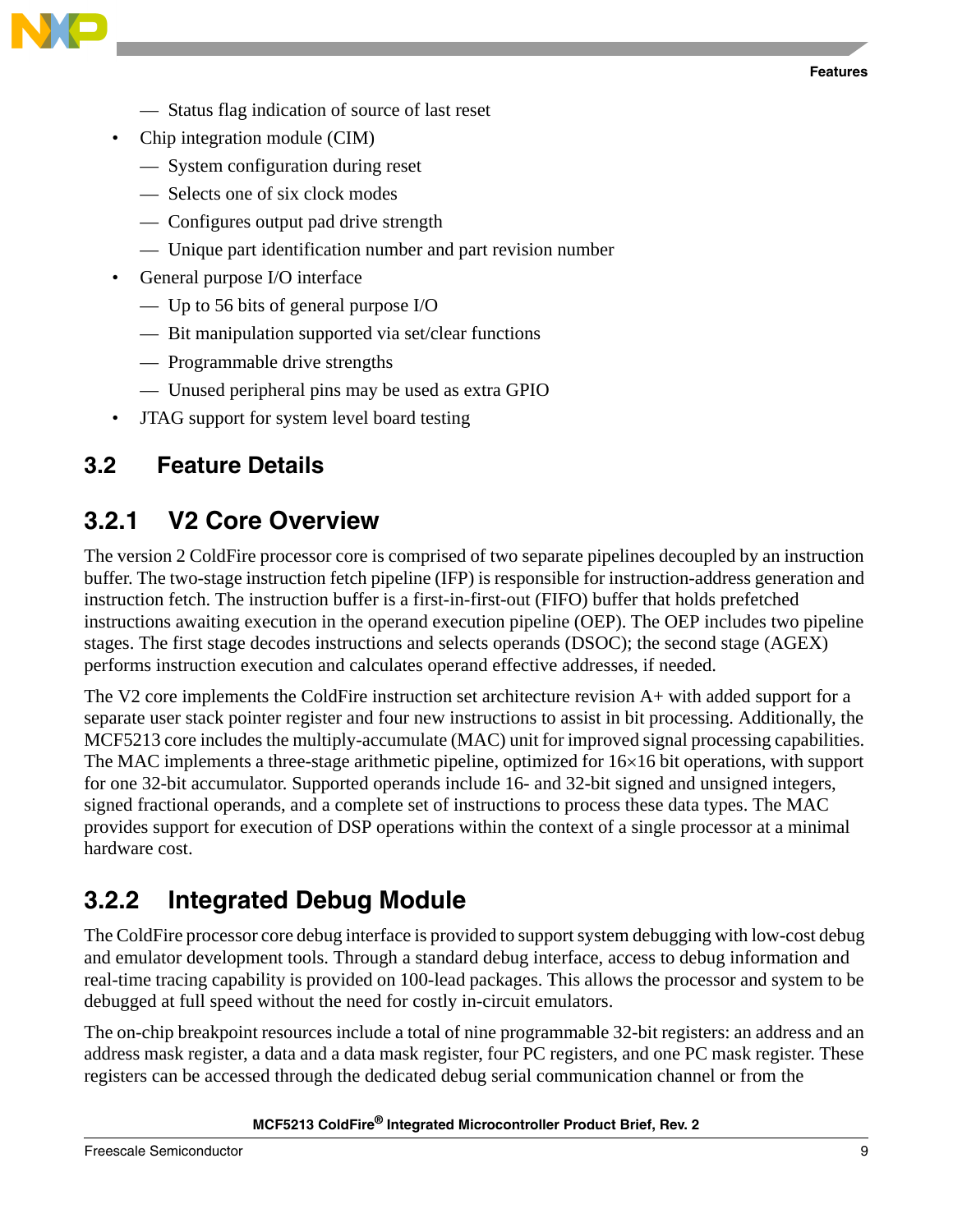

#### **Features**

processor's supervisor mode programming model. The breakpoint registers can be configured to generate triggers by combining the address, data, and PC conditions in a variety of single- or dual-level definitions. The trigger event can be programmed to generate a processor halt or initiate a debug interrupt exception. The MCF5213 implements revision B+ of the ColdFire Debug Architecture.

The MCF5213's interrupt servicing options during emulator mode allow real-time critical interrupt service routines to be serviced while processing a debug interrupt event. This ensures the system continues to operate even during debugging.

To support program trace, the V2 debug module provides processor status (PST[3:0]) and debug data (DDATA[3:0]) ports. These buses and the PSTCLK output provide execution status, captured operand data, and branch target addresses defining processor activity at the CPU's clock rate. The MCF5213 includes a new debug signal, ALLPST. This signal is the logical AND of the processor status (PST[3:0]) signals and is useful for detecting when the processor is in a halted state ( $PST[3:0] = 1111$ ).

The full debug/trace interface is available only on the 100-pin packages. However, every product features the dedicated debug serial communication channel (DSI, DSO, DSCLK) and the ALLPST signal.

### **3.2.3 JTAG**

The MCF5213 supports circuit board test strategies based on the Test Technology Committee of IEEE and the Joint Test Action Group (JTAG). The test logic includes a test access port (TAP) consisting of a 16-state controller, an instruction register, and three test registers (a 1-bit bypass register, a 256-bit boundary-scan register, and a 32-bit ID register). The boundary scan register links the device's pins into one shift register. Test logic, implemented using static logic design, is independent of the device system logic.

The MCF5213 implementation can:

- Perform boundary-scan operations to test circuit board electrical continuity
- Sample MCF5213 system pins during operation and transparently shift out the result in the boundary scan register
- Bypass the MCF5213 for a given circuit board test by effectively reducing the boundary-scan register to a single bit
- Disable the output drive to pins during circuit-board testing
- Drive output pins to stable levels

### **3.2.4 On-Chip Memories**

#### **3.2.4.1 SRAM**

The dual-ported SRAM module provides a general-purpose 32-Kbyte memory block that the ColdFire core can access in a single cycle. The location of the memory block can be set to any 32-Kbyte boundary within the 4-Gbyte address space. This memory is ideal for storing critical code or data structures and for use as the system stack. Because the SRAM module is physically connected to the processor's high-speed local bus, it can quickly service core-initiated accesses or memory-referencing commands from the debug module.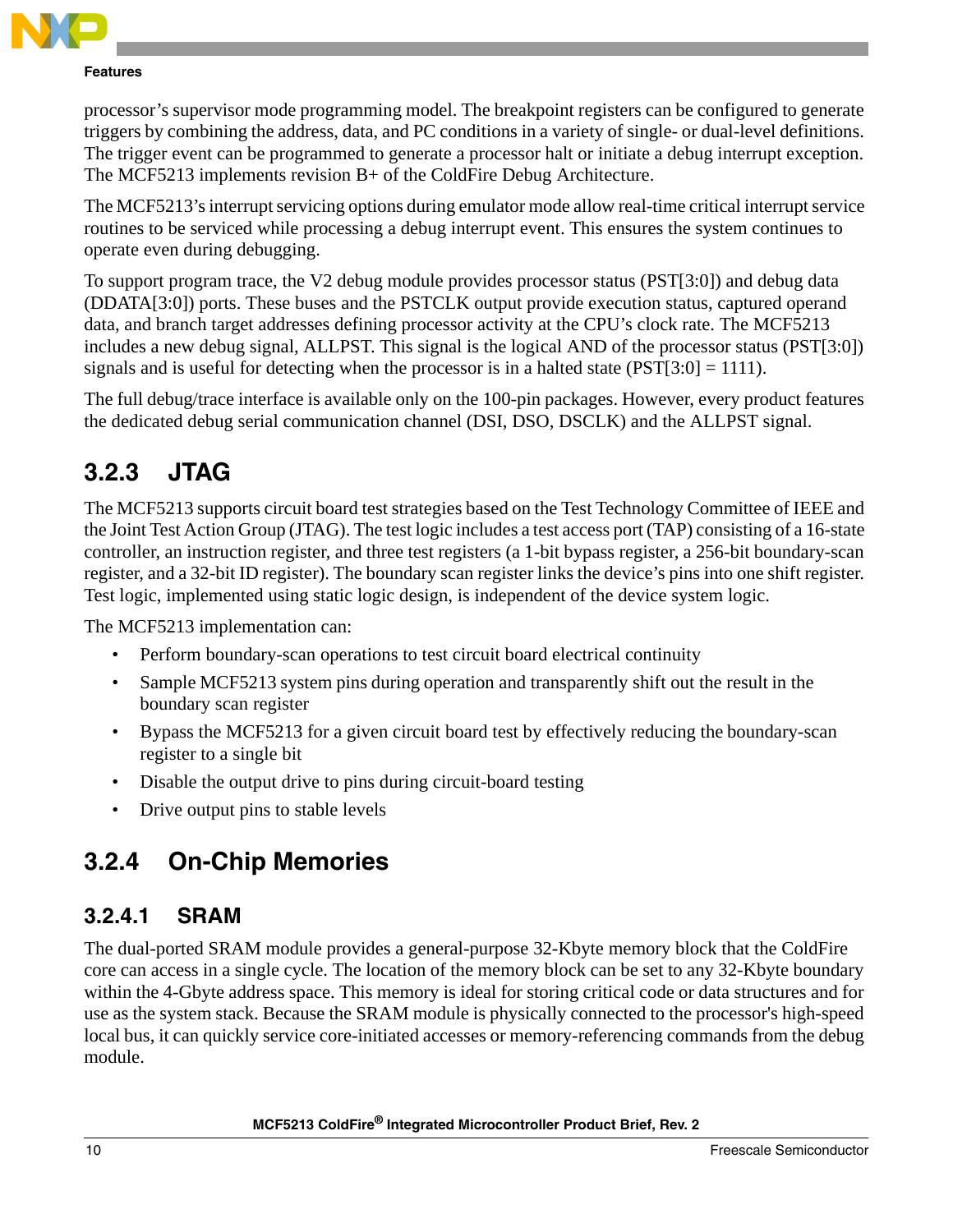

The SRAM module is also accessible by the DMA. The dual-ported nature of the SRAM makes it ideal for implementing applications with double-buffer schemes, where the processor and a DMA device operate in alternate regions of the SRAM to maximize system performance.

#### **3.2.4.2 Flash Memory**

The ColdFire flash module (CFM) is a non-volatile memory (NVM) module that connects to the processor's high-speed local bus. The CFM is constructed with four banks of 32-Kbyte×16-bit flash memory arrays to generate 256 Kbytes of 32-bit flash memory. These electrically erasable and programmable arrays serve as non-volatile program and data memory. The flash memory is ideal for program and data storage for single-chip applications, allowing for field reprogramming without requiring an external high voltage source. The CFM interfaces to the ColdFire core through an optimized read-only memory controller that supports interleaved accesses from the 2-cycle flash memory arrays. A backdoor mapping of the flash memory is used for all program, erase, and verify operations, as well as providing a read datapath for the DMA. Flash memory may also be programmed via the EzPort, which is a serial flash memory programming interface that allows the flash memory to be read, erased and programmed by an external controller in a format compatible with most SPI bus flash memory chips.

### **3.2.5 Power Management**

The MCF5213 incorporates several low-power modes of operation which are entered under program control and exited by several external trigger events. An integrated power-on reset (POR) circuit monitors the input supply and forces an MCU reset as the supply voltage rises. The low voltage detector (LVD) monitors the supply voltage and is configurable to force a reset or interrupt condition if it falls below the LVD trip point. The RAM standby switch provides power to RAM when the supply voltage to the chip falls below the standby battery voltage.

### **3.2.6 FlexCAN**

The FlexCAN module is a communication controller implementing version 2.0 of the CAN protocol parts A and B. The CAN protocol can be used as an industrial control serial data bus, meeting the specific requirements of reliable operation in a harsh EMI environment with high bandwidth. This instantiation of FlexCAN has 16 message buffers.

# **3.2.7 UARTs**

The MCF5213 has three full-duplex UARTs that function independently. The three UARTs can be clocked by the system bus clock, eliminating the need for an external clock source. On smaller packages, the third UART is multiplexed with other digital I/O functions.

# **3.2.8 I2C Bus**

The I<sup>2</sup>C bus is a two-wire, bidirectional serial bus that provides a simple, efficient method of data exchange and minimizes the interconnection between devices. This bus is suitable for applications requiring occasional communications over a short distance between many devices.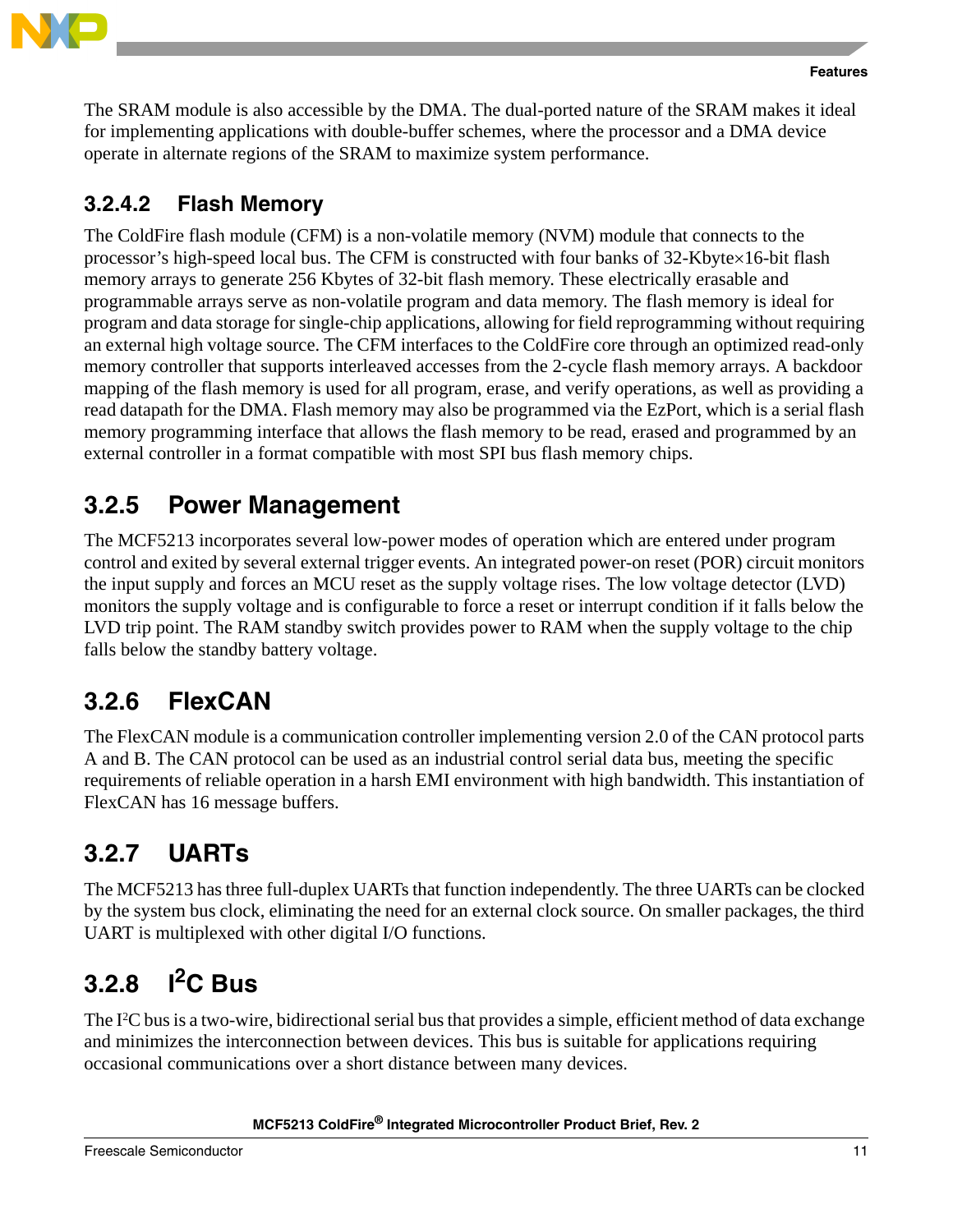

## **3.2.9 QSPI**

The queued serial peripheral interface (QSPI) provides a synchronous serial peripheral interface with queued transfer capability. It allows up to 16 transfers to be queued at once, minimizing the need for CPU intervention between transfers.

# **3.2.10 Fast ADC**

The fast ADC consists of an eight-channel input select multiplexer and two independent sample and hold (S/H) circuits feeding separate 12-bit ADCs. The two separate converters store their results in accessible buffers for further processing.

The ADC can be configured to perform a single scan and halt, a scan when triggered, or a programmed scan sequence repeatedly until manually stopped.

The ADC can be configured for sequential or simultaneous conversion. When configured for sequential conversions, up to eight channels can be sampled and stored in any order specified by the channel list register. Both ADCs may be required during a scan, depending on the inputs to be sampled.

During a simultaneous conversion, both S/H circuits are used to capture two different channels at the same time. This configuration requires that a single channel may not be sampled by both S/H circuits simultaneously.

Optional interrupts can be generated at the end of the scan sequence if a channel is out of range (measures below the low threshold limit or above the high threshold limit set in the limit registers) or at several different zero crossing conditions.

# **3.2.11 DMA Timers (DTIM0–DTIM3)**

There are four independent, DMA transfer capable 32-bit timers (DTIM0, DTIM1, DTIM2, and DTIM3) on the MCF5213. Each module incorporates a 32-bit timer with a separate register set for configuration and control. The timers can be configured to operate from the system clock or from an external clock source using one of the DTIN*n* signals. If the system clock is selected, it can be divided by 16 or 1. The input clock is further divided by a user-programmable 8-bit prescaler that clocks the actual timer counter register (TCR*n*). Each of these timers can be configured for input capture or reference (output) compare mode. Timer events may optionally cause interrupt requests or DMA transfers.

# **3.2.12 General Purpose Timer (GPT)**

The general purpose timer (GPT) is a four-channel timer module consisting of a 16-bit programmable counter driven by a seven-stage programmable prescaler. Each of the four channels can be configured for input capture or output compare. Additionally, one of the channels, channel three, can be configured as a pulse accumulator.

A timer overflow function allows software to extend the timing capability of the system beyond the 16-bit range of the counter. The input capture and output compare functions allow simultaneous input waveform measurements and output waveform generation. The input capture function can capture the time of a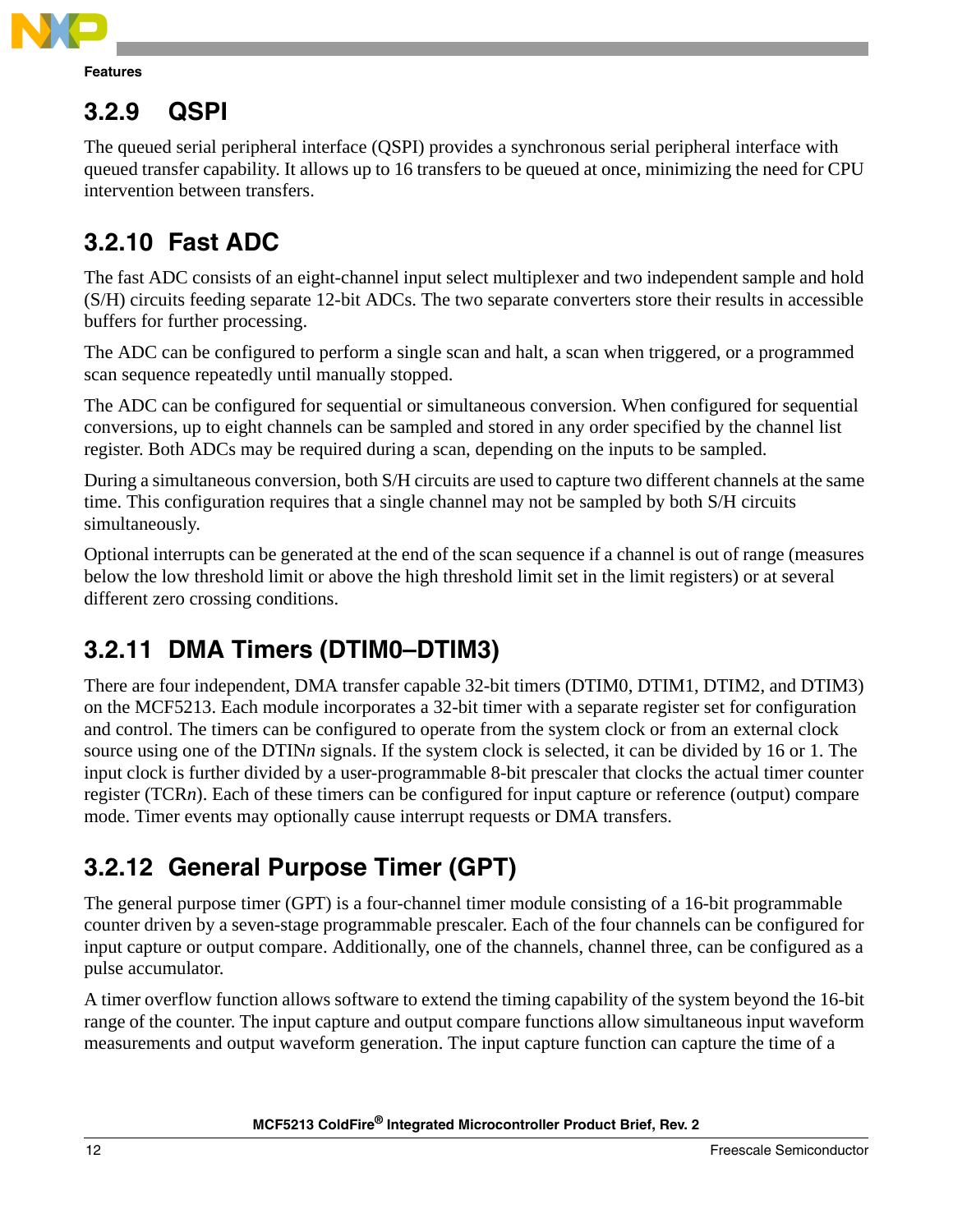

selected transition edge. The output compare function can generate output waveforms and timer software delays. The 16-bit pulse accumulator can operate as a simple event counter or a gated time accumulator.

### **3.2.13 Periodic Interrupt Timers (PIT0 and PIT1)**

The two periodic interrupt timers (PIT0 and PIT1) are 16-bit timers that provide interrupts at regular intervals with minimal processor intervention. Each timer can count down from the value written in its PIT modulus register or it can be a free-running down-counter.

# **3.2.14 Pulse-Width Modulation (PWM) Timers**

The MCF5213 has an 8-channel, 8-bit PWM timer. Each channel has a programmable period and duty cycle as well as a dedicated counter. Each of the modulators can create independent continuous waveforms with software-selectable duty rates from 0% to 100%. The PWM outputs have programmable polarity, and can be programmed as left aligned outputs or center aligned outputs. For higher period and duty cycle resolution, each pair of adjacent channels ([7:6], [5:4], [3:2], and [1:0]) can be concatenated to form a single 16-bit channel. The module can, therefore, be configured to support 8/0, 6/1, 4/2, 2/3, or 0/4 8-/16-bit channels.

# **3.2.15 Software Watchdog Timer**

The watchdog timer is a 32-bit timer that facilitates recovery from runaway code. The watchdog counter is a free-running down-counter that generates a reset on underflow. To prevent a reset, software must periodically restart the countdown.

# **3.2.16 Phase-Locked Loop (PLL)**

The clock module contains a crystal oscillator, 8 MHz on-chip relaxation oscillator (OCO), phase-locked loop (PLL), reduced frequency divider (RFD), low-power divider status/control registers, and control logic. To improve noise immunity, the PLL, crystal oscillator, and relaxation oscillator have their own power supply inputs: VDDPLL and VSSPLL. All other circuits are powered by the normal supply pins, VDD and VSS.

# **3.2.17 Interrupt Controller (INTC)**

The MCF5213 has a single interrupt controller that supports up to 63 interrupt sources. There are 56 programmable sources, 49 of which are assigned to unique peripheral interrupt requests. The remaining seven sources are unassigned and may be used for software interrupt requests.

# **3.2.18 DMA Controller**

The direct memory access (DMA) controller provides an efficient way to move blocks of data with minimal processor intervention. It has four channels that allow byte, word, longword, or 16-byte burst line transfers. These transfers are triggered by software explicitly setting a DCR*n*[START] bit or by the occurrence of certain UART or DMA timer events.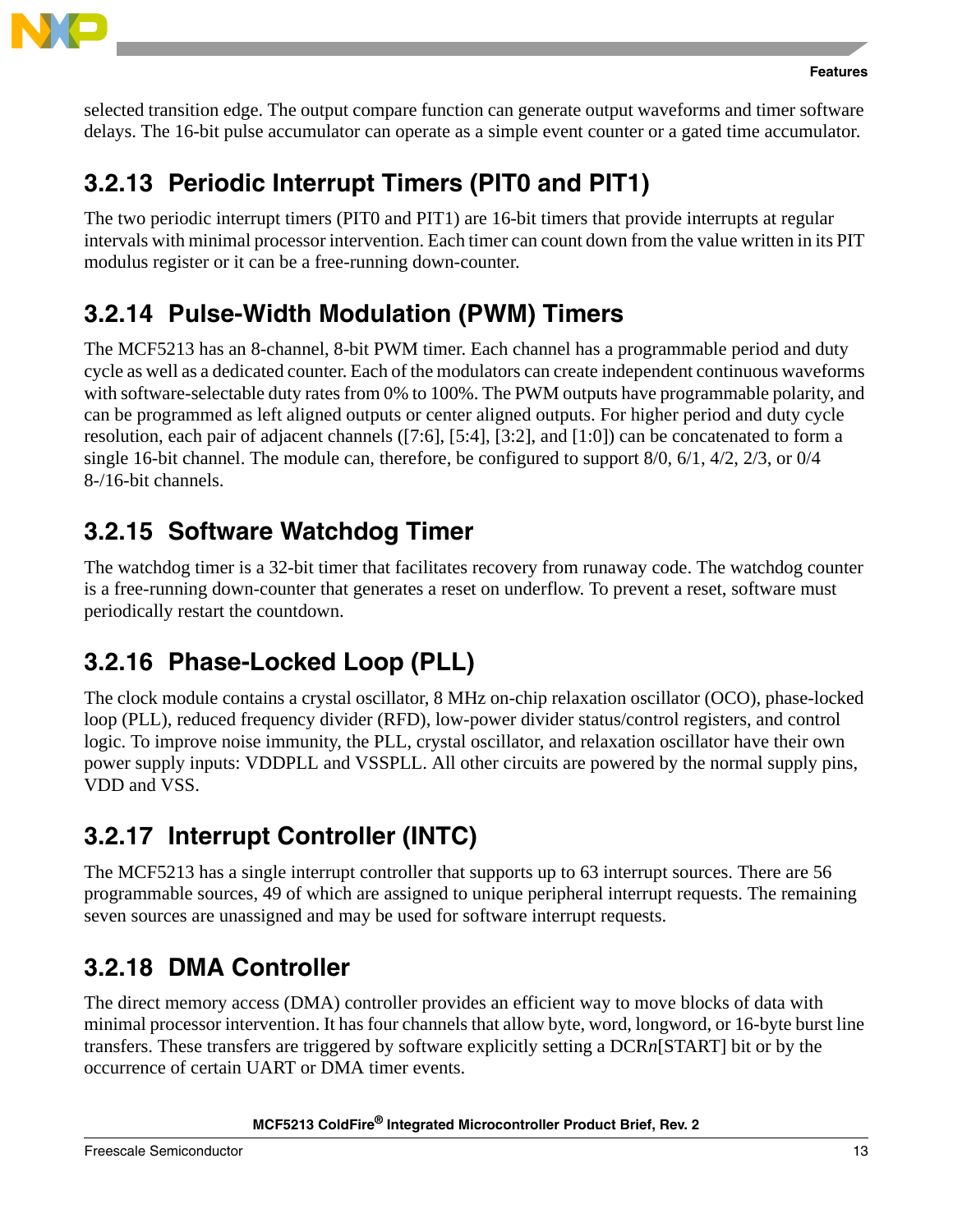

#### **Part Numbers and Packaging**

#### **3.2.19 Reset**

The reset controller determines the source of reset, asserts the appropriate reset signals to the system, and keeps track of what caused the last reset. There are seven sources of reset:

- External reset input
- Power-on reset (POR)
- Watchdog timer
- Phase locked-loop (PLL) loss of lock
- PLL loss of clock
- Software
- Low-voltage detector (LVD)

Control of the LVD and its associated reset and interrupt are managed by the reset controller. Other registers provide status flags indicating the last source of reset and a control bit for software assertion of the RSTO pin.

#### **3.2.20 GPIO**

Nearly all pins on the MCF5213 have general purpose I/O capability and are grouped into 8-bit ports. Some ports do not use all eight bits. Each port has registers that configure, monitor, and control the port pins.

# <span id="page-13-0"></span>**4 Part Numbers and Packaging**

This product is RoHS-compliant. Refer to the product page at www.freescale.com or contact your sales office for up-to-date RoHS information.

<span id="page-13-2"></span>

| <b>Part Number</b> | Flash / SRAM           | <b>Key Features</b>                                                      | Package                        | <b>Speed</b>                   |
|--------------------|------------------------|--------------------------------------------------------------------------|--------------------------------|--------------------------------|
| MCF5211            | 128 Kbytes / 16 Kbytes | 3 UARTs, I <sup>2</sup> C, QSPI, A/D, DMA,<br>16-/32-bit/PWM Timers      | 64 LOFP<br>81 MAPBGA<br>64 QFN | 66 MHz<br>66, 80 MHz<br>66 MHz |
| MCF5212            | 256 Kbytes / 32 Kbytes | 3 UARTs, I <sup>2</sup> C, QSPI, A/D, DMA,<br>16-/32-bit/PWM Timers      | 64 LOFP<br>81 MAPBGA           | 66 MHz<br>66, 80 MHz           |
| MCF5213            | 256 Kbytes / 32 Kbytes | 3 UARTs, I <sup>2</sup> C, QSPI, A/D, DMA,<br>16-/32-bit/PWM Timers, CAN | 81 MAPBGA<br>100 LQFP          | 66, 80 MHz<br>66, 80 MHz       |

**Table 2. Part Number Summary**

# <span id="page-13-1"></span>**5 Revision History**

[Table 3](#page-14-0) shows the revision history for this document.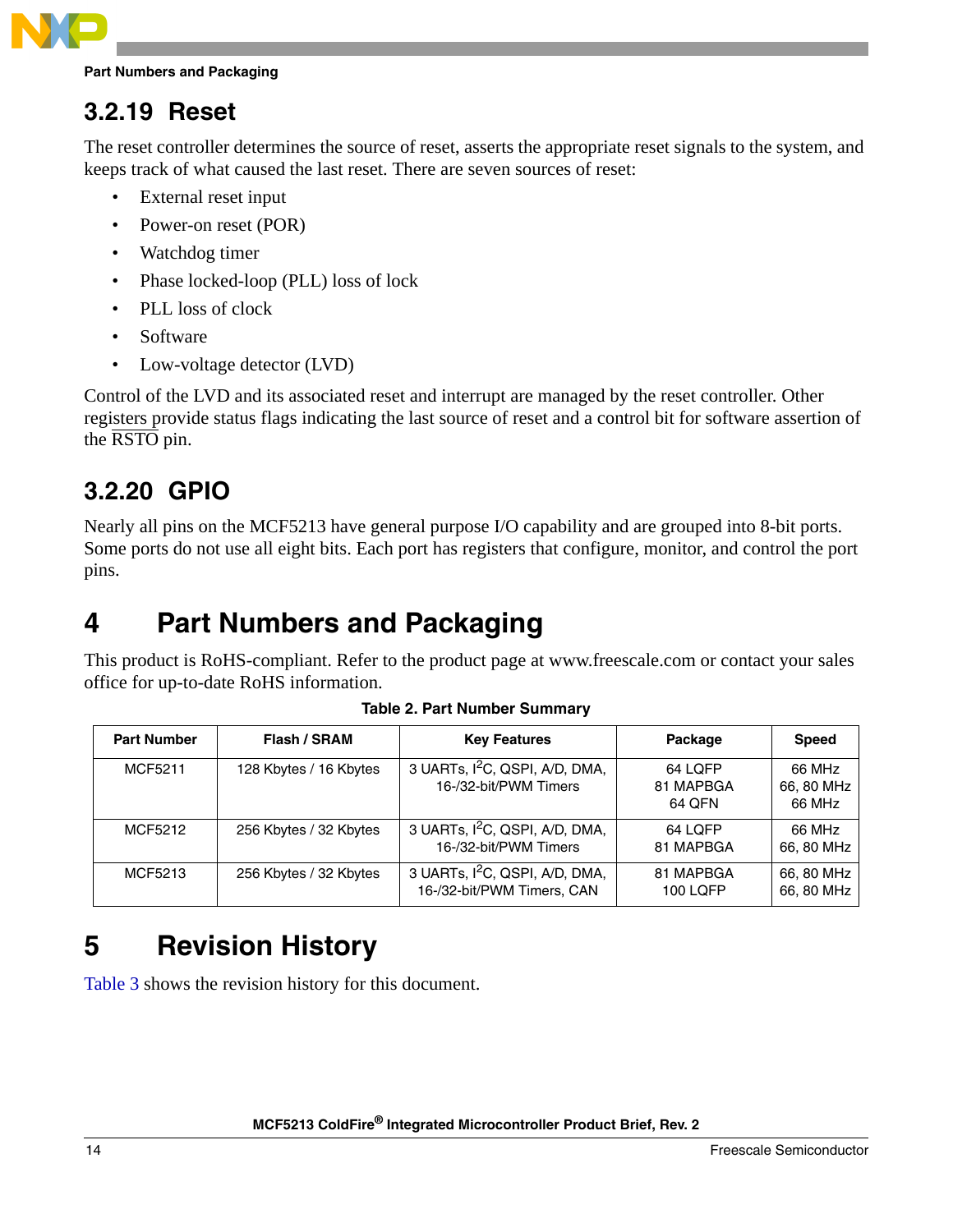

#### **Table 3. Revision History**

<span id="page-14-0"></span>

| <b>Revision</b> | <b>Description</b>                                                                                                                                                                                                                                                                                                                                                                                                                                                              |
|-----------------|---------------------------------------------------------------------------------------------------------------------------------------------------------------------------------------------------------------------------------------------------------------------------------------------------------------------------------------------------------------------------------------------------------------------------------------------------------------------------------|
| 0               | Initial version.                                                                                                                                                                                                                                                                                                                                                                                                                                                                |
|                 | • Corrected block connections in Figure 1.<br>• Section 3, "Features" was corrected and/or clarified.<br>• Section 3.17, "Interrupt Controller (INTC)," was rewritten for clarity.<br>• Revision History table: Modified/corrected description wording and removed internal information.<br>• Removed Section 3, "Part Numbers and Packaging." For information, refer to the MCF5213<br>Hardware Specifications or www.freescale.com/coldfire.<br>• Updated back page template. |
| 2               | • Formatting, layout, spelling, and grammar corrections.<br>• Updated block diagram and feature information to match Revision 2 of the MCF5213 ColdFire®<br>Integrated Microcontroller Reference Manual.<br>• Added Table 2, "Part Number Summary".<br>• Added the following footnote to the FlexCAN entry in Table 1: "FlexCAN is available on the MCF5211<br>only in the 64 QFN package."<br>• Light editing for grammar, punctuation, and style                              |

**NP** 

 $\overline{\phantom{a}}$